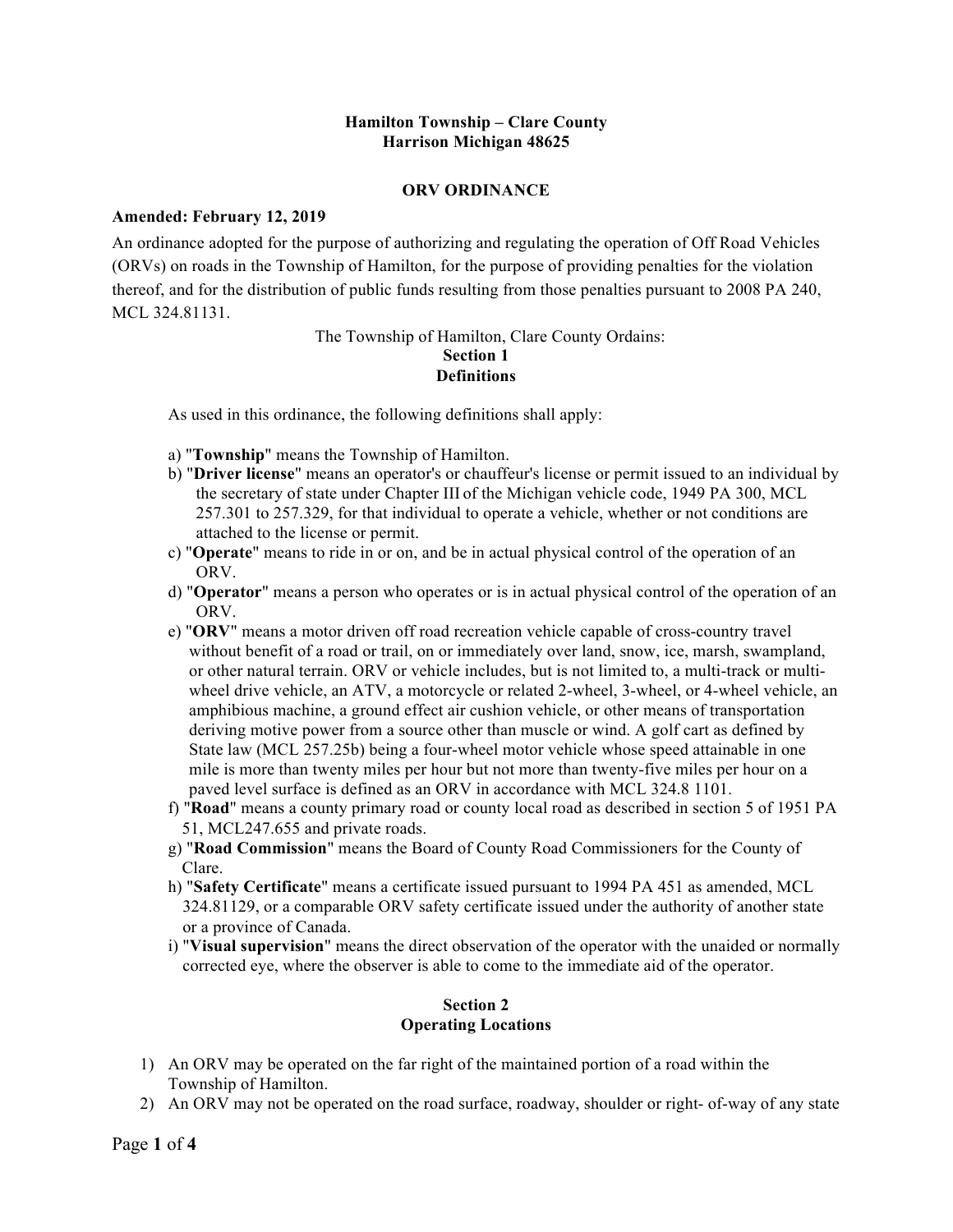or federal highway in the county. At no time shall an ORV be operated upon the sidewalk.

#### **Section 3 Operating Regulations**

Except as set forth herein or otherwise provided by law, an ORV meeting all of the following conditions may be operated on a road or street in the Township.

- a) At a speed of no more than 25 miles per hour or a lower posted ORV speed limit.
- b) By a person not less than 12 years of age.
- c) With the flow of traffic.
- d) In a manner which does not interfere with traffic on the road or street.
- e) Traveling single file except when overtaking and passing another ORV.
- f) When visibility is not substantially reduced due to weather conditions unless displaying a lighted headlight and lighted taillight.
- g) 1/2 hour before sunrise until 1/2 hour after sunset unless displaying a lighted headlight and lighted taillight.
- h**)** While displaying a lighted headlight and lighted taillight at all hours.
- i) While the operator and each passenger is wearing a crash helmet and protective eyewear approved by the United States Department of Transportation unless the vehicle is equipped with a roof that meets or exceeds standards for a crash helmet.
- j) With a throttle so designed that when the pressure used to advance the throttle is removed, the engine speed will immediately and automatically return to idle.
- k) While the ORV is equipped with a spark arrester type United States Forest Service approved muffler in good working order and in constant operation.
- l) Pursuant to noise emission standards defined by law.

#### **Section 5 Age Restrictions**

A child less than 16 years of age shall not operate an ORV on a road in the county unless the child is under the direct visual supervision of an adult and the child has in his or her immediate possession a Michigan issued ORV safety certificate or a comparable ORV safety certificate issued under the authority of another state or a province of Canada.

#### **Section 6 License Requirements**

Unless a person possesses a valid driver's license, a person shall not operate an ORV on a road or street in the county if the ORV is registered as a motor vehicle and is either more than 60 inches wide or has three wheels.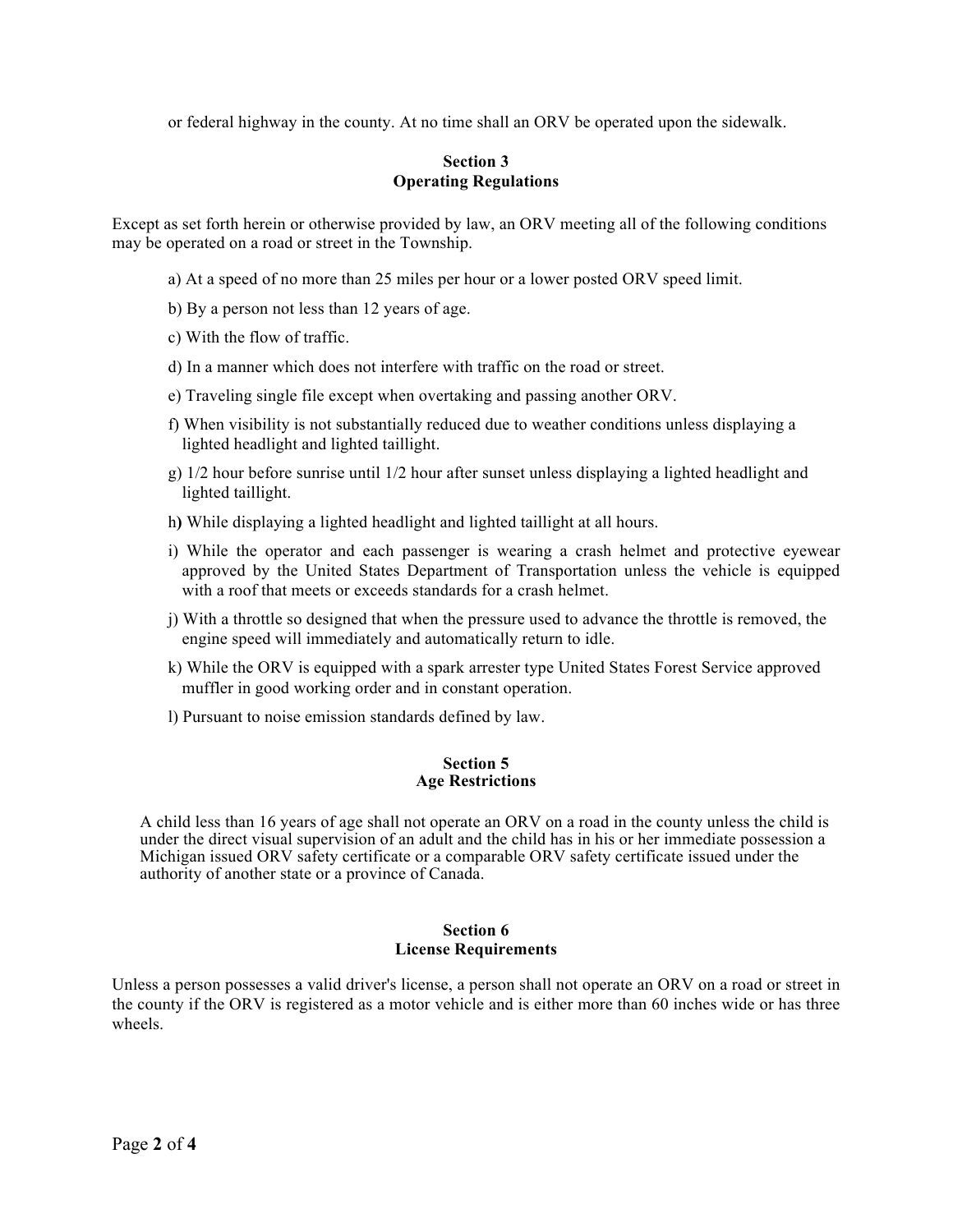# **Section 7 Penalties**

- A. First Violation is a Municipal Civil Infraction. A violation of this Ordinance, first offense, is a municipal civil infraction. Any property owner or legally responsible party who violates this Ordinance shall, as a first offense, be responsible for a civil infraction, for which the fine shall be \$250.00 plus fines, costs and restitution.
- B. Second Violation (within two years after municipal civil infraction). A second or repeat violation (within two years after a municipal civil infraction) is a misdemeanor. Any property owner or legally responsible party who violates any provision of this Ordinance a second time within 24 months of the date a civil infraction ticket is issued (whether the violation of this Ordinance is for the same offense as a civil infraction or for some other offense under this Ordinance) shall upon conviction and in a court of competent jurisdiction be guilty of a misdemeanor and be subject to a fine of \$500.00, plus court costs and costs of prosecution that may be ordered by the court. For purposes of this Ordinance, each day that a violation occurs shall constitute a separate offense
- C. Third Violation (within two years after municipal civil infraction) Any property owner or legally responsible party who violates any provision of this Ordinance a third time within 24 months of the date of a civil infraction ticket is issued (whether the violation of this Ordinance is for the same offense as a civil infraction or some other offense under this Ordinance) shall upon conviction in a court of competent jurisdiction be guilty of a misdemeanor and be subject to a fine of \$500.00 and/or Imprisonment for a period of not more than 93 days, plus court costs of prosecution that may be ordered by the court. For purposes of this Ordinance, each day that a violation occurs shall constitute a separate offense.
- D. Enforcement. Enforcement of the provisions of this Ordinance shall be the Hamilton Township Zoning Ordinance Enforcement Officer (or such other Hamilton Township Official as may be designated by the Hamilton Township Board), the Hamilton Township Zoning Administrator, the Hamilton Township Attorney, the Clare County Sheriff's Department and/or the Michigan State Police.
- E. Continuing Offense. Each act of violation and each day upon which any such violation shall occur, shall constitute a separate offense.
- F. Remedies Not Exclusive. In addition to any remedies provided for in this Ordinance, any equitable or other remedies available may be sought.
- G. Judge or Magistrate. The Judge or Magistrate shall also be authorized to impose costs, damages, and expenses as provided by law.
- H. Civil Contempt.
	- 1. If a defendant defaults in the payment of a civil fine, costs, damages, expenses, or installment as ordered by the District Court, upon motion of Hamilton Township or upon its own motion, the court may require the defendant to show cause why the defendant should not be held in civil contempt and may issue a summons, order to show cause, or bench warrant of arrest for the defendant's appearance.
	- 2. If a corporation or an association is ordered to pay a civil fine, costs, damages or expenses, the individuals authorized to make disbursements shall pay the fine, costs, damages or